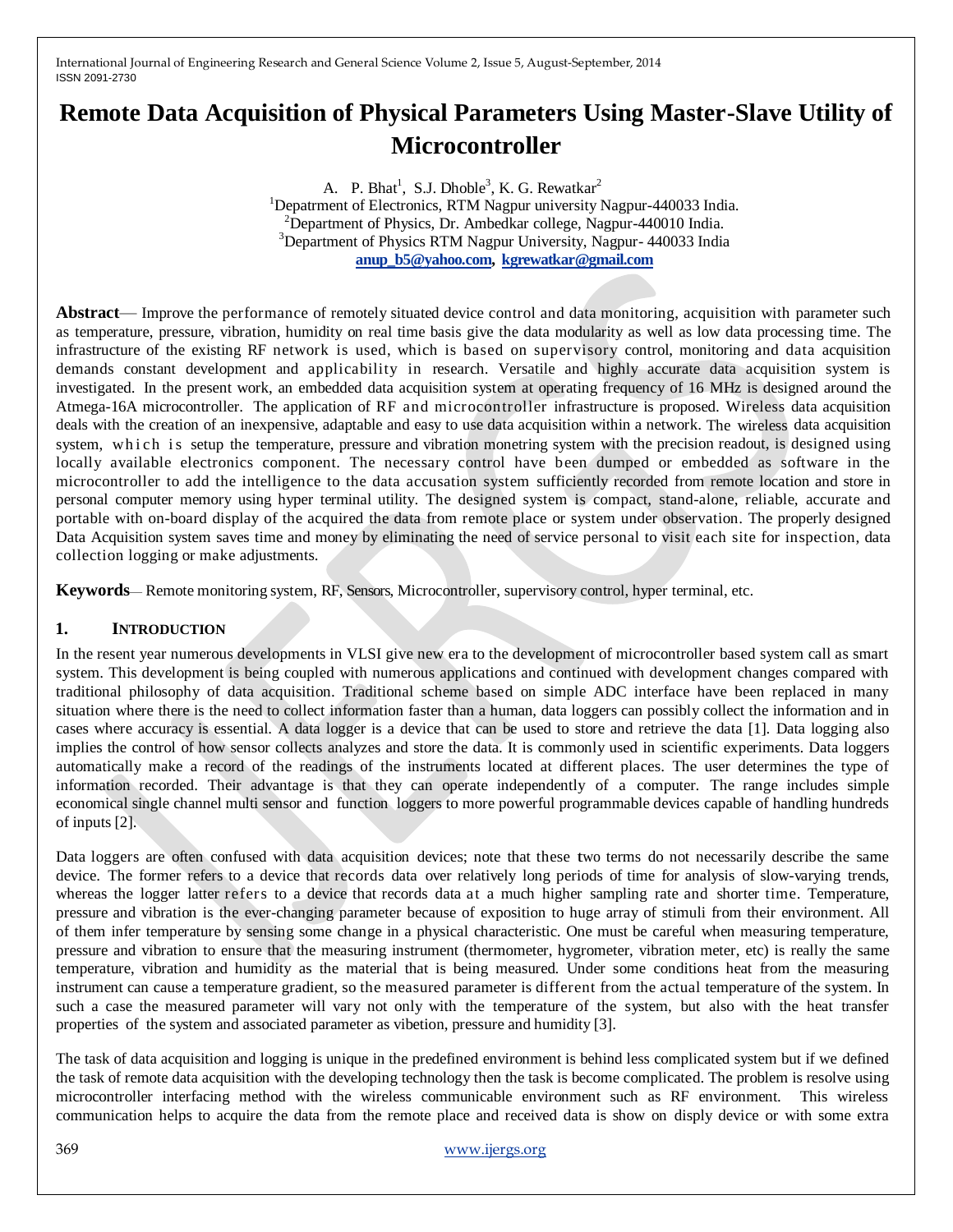development interface with the personal computer (PC). The primary goal of this work is to design an digital system using AVR Atmega-16 Microcontroller Family with their communication feature  $(Rx, T<sub>x</sub>)$  with the RF communication module (cc2205) communication protocol. The prototype work is to use data logging for temperature, pressure vibration and humidity measurements. In order to meet the above requirements, a low cost, versatile, portable data logger is designed. The temperature, pressure and Vibration acquiring is designed using microcontroller At mega 8 and At-Mega 16. A particular value of temperature pressure and Vibration is acquired by At mega 8 designed unit which work as slave and it send to main controller board designed using Atmega-16 work as master control, which connected with the PC at the data collection centre.

# **2. Relevant Theory**

#### *2.1 Introduction to data loggers*

The data logger is an invaluable tool to collect and analyze experimental data, having the ability to clearly present real time analysis with sensors and probes able to respond to parameters that are beyond the normal range available from the most traditional equipment [4].

#### *Definition of Data Loggers*

Data logger is an electronic device that automatically scans, records, and retrieves the data with high speed and greater efficiency during a test or measurement, at any place with time [4]. The type of information recorded is determined by the user i.e. whether temperature, relative humidity, light intensity, voltage, pressure or shock is to be recorded, therefore it can automatically measures electrical output from any type of transducer and log the value. These electronic signals are converted into binary data and become easily analyzed by software and stored on memory for post process analysis.

*2.2 Characteristics of Data Loggers* Data loggers possess the following characteristic [5]

1) Modularity: Data loggers can b e expanded simply and efficiently wh en ever required, without any interruption to the working system.

2) *Reliability and Ruggedness*: They are designed to operate continuously without interruption even in the worst industrial environments.

3) *Accuracy:* The specified accuracy is maintained throughout the period of use.

4) *Management Tool*: They provide simple data acquisition, and present the results in handy form.

5) *Easy to use*: These communicate with operators in a logical manner, are simple in concept, and therefore easy to understand, operate and expand..

## **3. Experimental Development**

## *3.1 Operation of data logger*

The ability to take sensor measurements and store the data for future use is definition, a characteristic of a data logger. However, a data-logging application rarely requires only data acquisition and storage. Inevitably, the ability to analyze and present the data to determine results and make decisions based on the logged data is needed. A complete data-logging application typically requires most of the elements illustrated



 **Figure 1.** Block diagram of DAQ System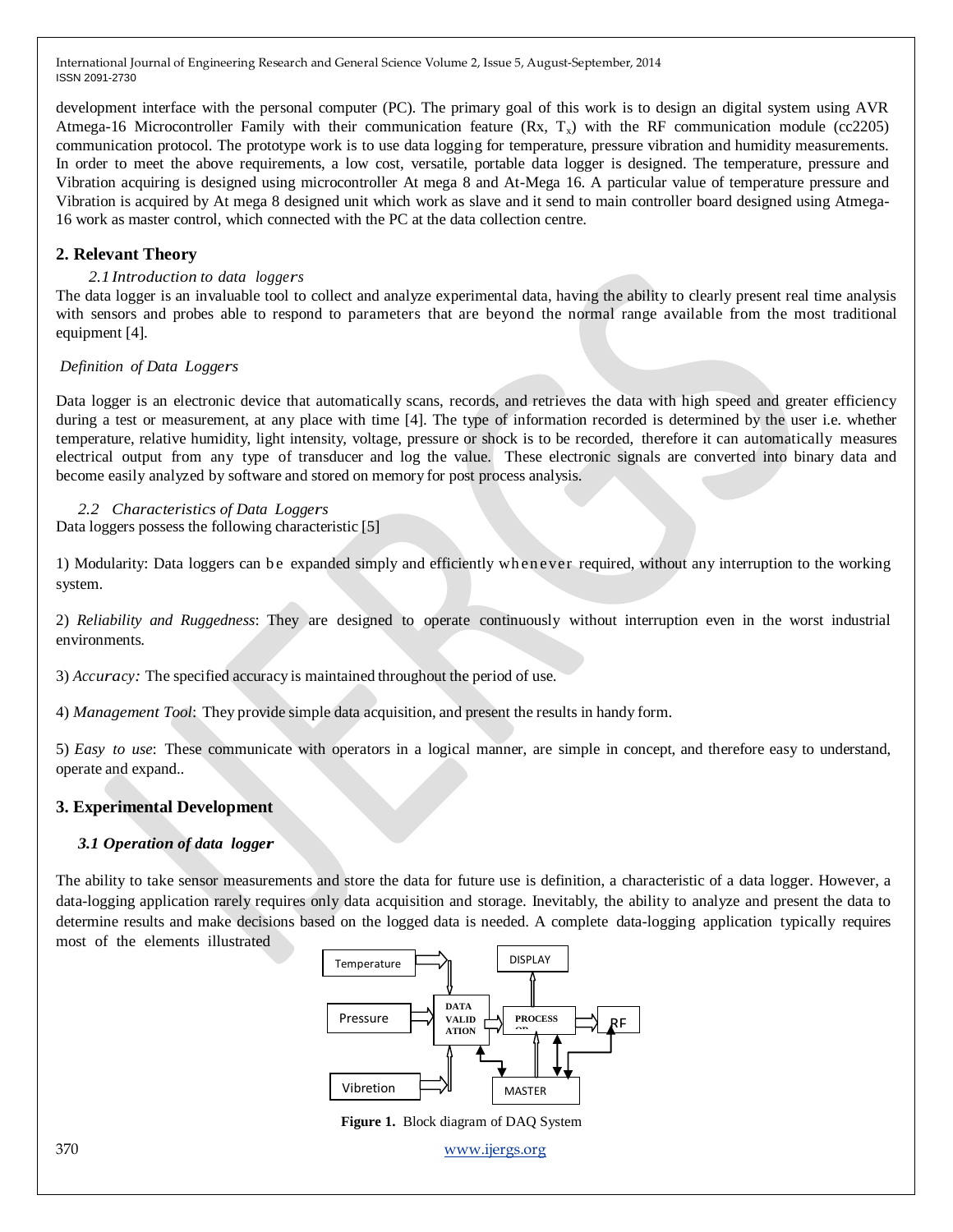For the design and development of the system, the methodology and used involves the software-hardware implementation. The actual implementation of the system involves the following steps:

1) *System Definition*: Broad definition of system hardware including microcontroller and its interface with display, ADC, memory, keypad etc.

2) *Circuit Design*: Selection of Atmega-16 microcontroller and other interfacing devices, as per system definition. Design of hardware circuit and testing on laboratory with microcontroller software routines.

3) *PCB Design and Fabrication*: Generation of schematic diagrams and the production of circuit board layout data for the procurement of the circuit board.

4) *Hardware Modifications*: Making any hardware changes found necessary after the initial hardware tests, to produce a revised circuit board schematic diagram and layout.

5.) *Software Design*: Developing algorithm for the system, allocating memory blocks as per functionality, coding and testing.

6.) Integration and Final Testing: Integrating the entire hardware and software modules and its final testing for data logging operation.

# *3.2 Complete Design*

It involves the details of the set of design specifications.

- 1) Hardware Implementation.
- 2) Software Implementation.

# *3.2.1Hardware Implementation*

The hardware design consists of, the selection of system components as per the requirement, the details of sub- systems that are required for the complete implementation of the system and full hardware schematics for the PCB layout. Design of the circuit and its testing has been carried out. It involves the component selection, component description and hardware details of the system is

1) Component selection and description.

2) Hardware details of the system designed.

# *3.2.2 Selection of Suitable Transducer*

For measuring the temperature, the choice of sensor is of utmost importance [7]. The sensors are used in many fields includes Thermocouples, Resistive temperature devices and bimetallic devices. The factors for the selection of sensor that we take into account includes the inherent accuracy, durability, range of operation, susceptibility to external noise influences, easy of maintenance and installation, handling during installation (delicacy), ease of calibration, and type of environment it will be used in.

# *3.2.3 Criteria for choosing microcontroller*

1) The first and foremost criterion for choosing a microcontroller is that it must meet the task at efficiently and cost effectively [7]. In analyzing the needs of a microcontroller-based project, it is seen whether an 8-bit, 16-bit or 32-bit microcontroller can best handle the computing needs of the task most effectively. Among the other considerations in this category are:

(a) Speed – What is the highest speed that the microcontroller supports?

(b) Packaging – Does it come in 40-pin DIP (dual inline package) or a QFP (quad flat package), or some other packaging format? This is important in terms of space, assembling, and prototyping the end product.

(c) Power consumption – This is especially critical for Battery-powered products.

(d) The number of I/O pins on the chip.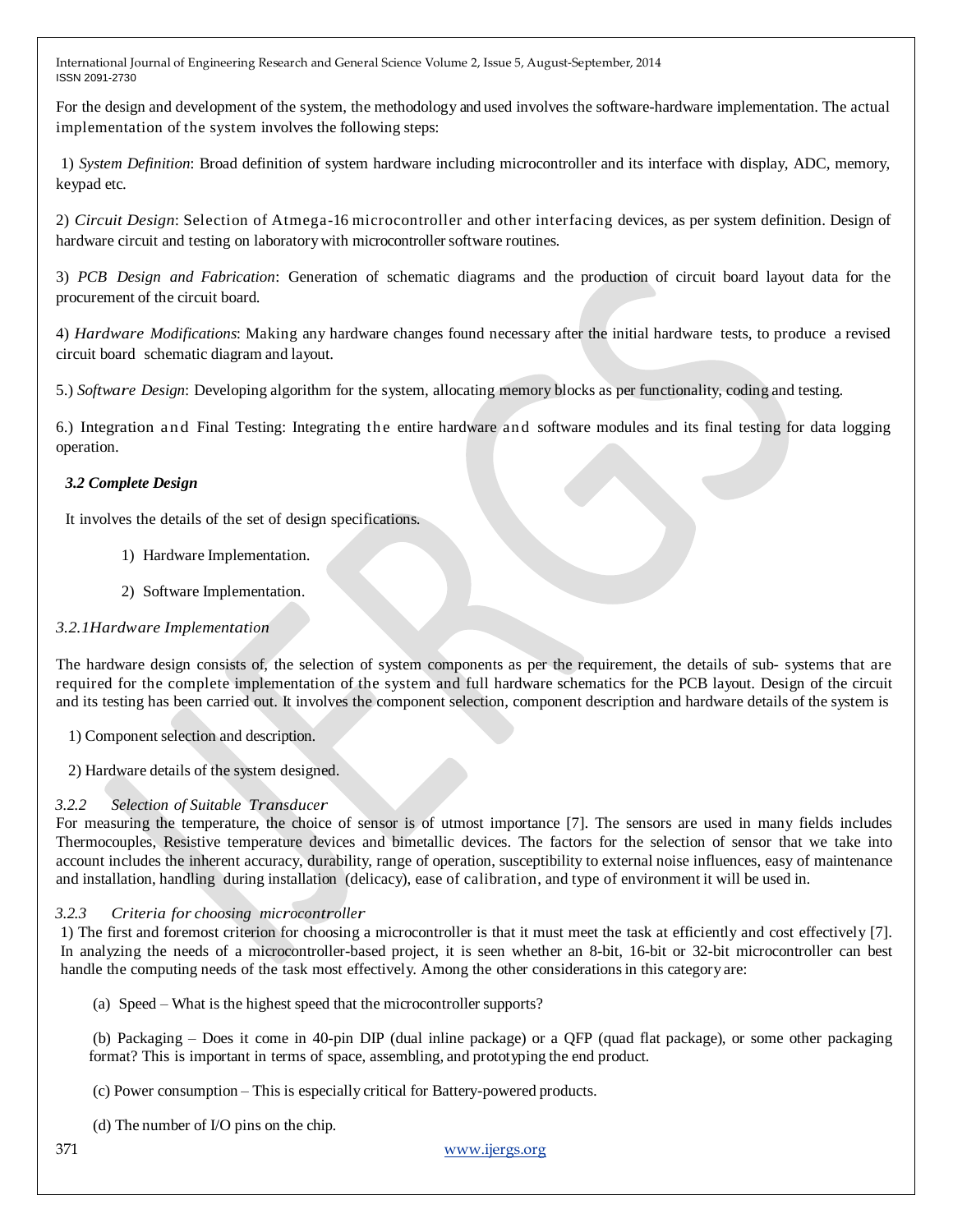(g) Cost per unit – this is important in terms of the final cost of the product in which a microcontroller is used.

2) The second criterion in choosing a microcontroller is how easy it is to develop products around it. Key considerations include the availability of an assembler, debugger, a code –efficient compiler, technical support.

3) The third criterion in choosing a microcontroller is its ready availability in needed quantities both now and in the future.



**Figure 2.** Schematic of designed prototype

The prototype is designed using the same schematic with the temperature, vibration, pressure sensor in the system. as LM-35, MXP10-40, LM393 and then it compares with the standard, and this analogue data is then given to the ADC which is already inbuilt in a AVR Atmega16 microcontroller. AT-Mega16 microcontroller is used to control the control action is done. The Atmega 16 microcontroller is programmed in embedded C language with Code Vision AVR IDE.

#### *a. Pressure sensor*

The MPX10 series silicon pizoresisitive pressure sensor provides accurerate and linear voltage output, diretcly proportional to the applied pressure. These satndard, low cost, uncompenseted sensor permitrs manufacturer to design and add their own external tempure compensation and signal conditioing network. In this project the companseation circuit alonge with the vibretion scanning is carryforwarded in the ASCII formate and converted the logical part in to the fixed didgital enviornment.



**Figure 3**. Snapshot of pressure sensor

## *b. Vibration sensor*

The vibration is the main source of disturbing the performance of the system and same data analysis so we observed the vibration of system. Also the in prospective application the vibration data give the information of the material characterization and status of material. The more vibration is shows the poor performance of the system and durability of the system is less. Here we used the capacitive vibration, which give the smallest vibration



**Figure 4.** Snapshot of vibration sensor *RF module*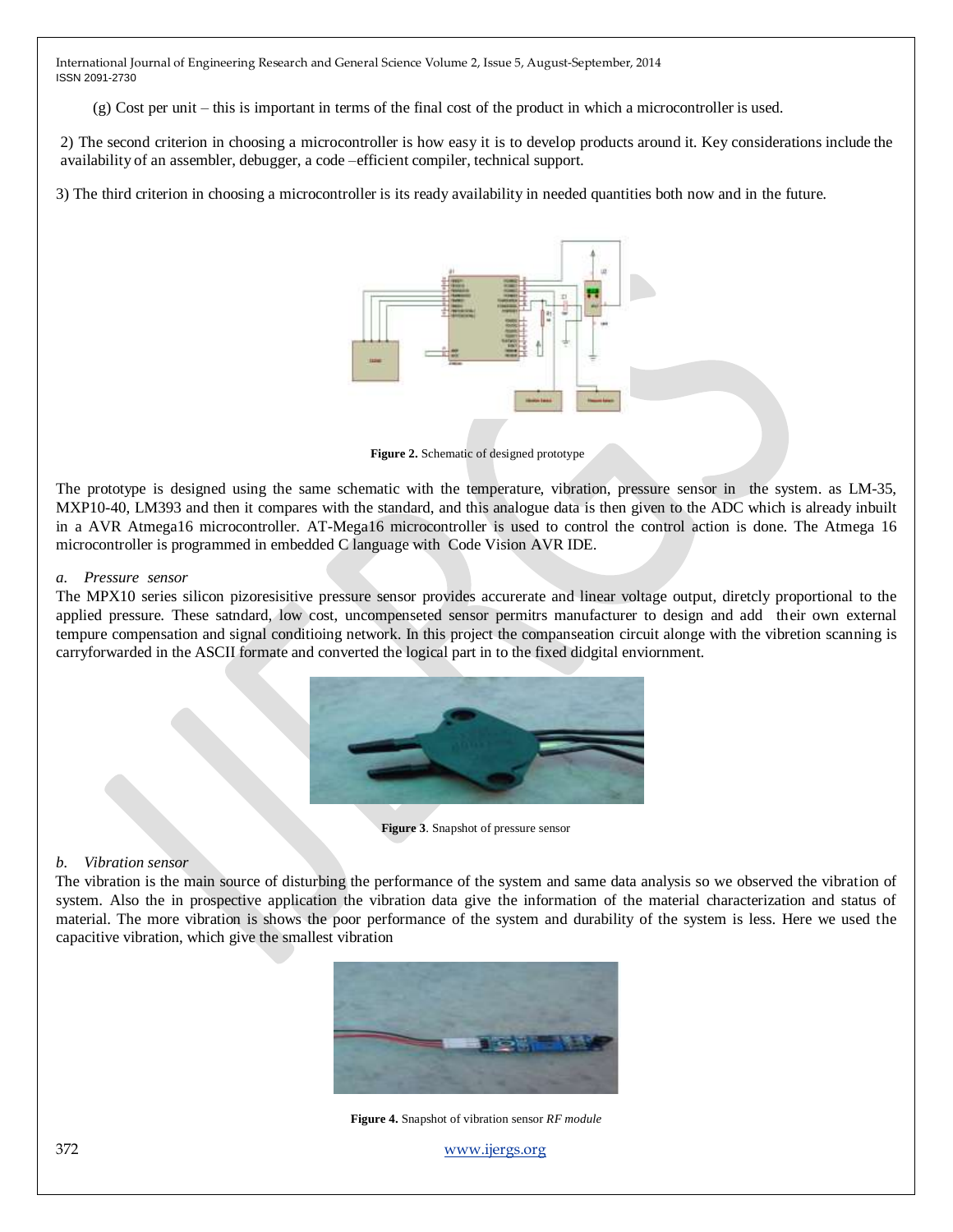Here we use the CC2500 RF module for communication of the data from master to slave. This module work on the I2C protocol which make simplicity to configured the system in master salve configuration the circuit is intended to work for industrial, scientific and medical and short range device at the frequency of 2400-2483.5MHz. the RF transceiver is integrated with the highly configurable baseband modem. The modem support various modulation scheme formats and has configurable baseband module at the data rate up to 500kbps. The communication range can be increase by enabling the forward error correction integrated with the modem. The main operating parameter is 64 byte transceiver as FIFO with the controlling protocol as SPI



**Figure 5.** snapshot of RF Module RF module cc2500



**Figure 6.** Complete system prototype

## **4. RESULT**

 In this system, Temperature, pressure and vibration measurements from the three sensors are taken. The performance of the three sensors is distinguished on the basis of their accuracy. All the sensors are configured with the specified accuracy in data sheet. The accuracy indicates how closely the sensor can measure the actual or real world parameter value. The more accurate a sensor is, better it will perform. As the sysytem is capebale to transmit all the data from remote place, the minimum error enviornment in terms of bit(LSB) is maintain to make the digital trnsformetion with minimum error. The resolution of the ADC is adjusted in such way the the bit remain error free, for that the complet system operate at the 4.86V in recpect of 5V supply voltage.



**Figure 7**. Working module of prototype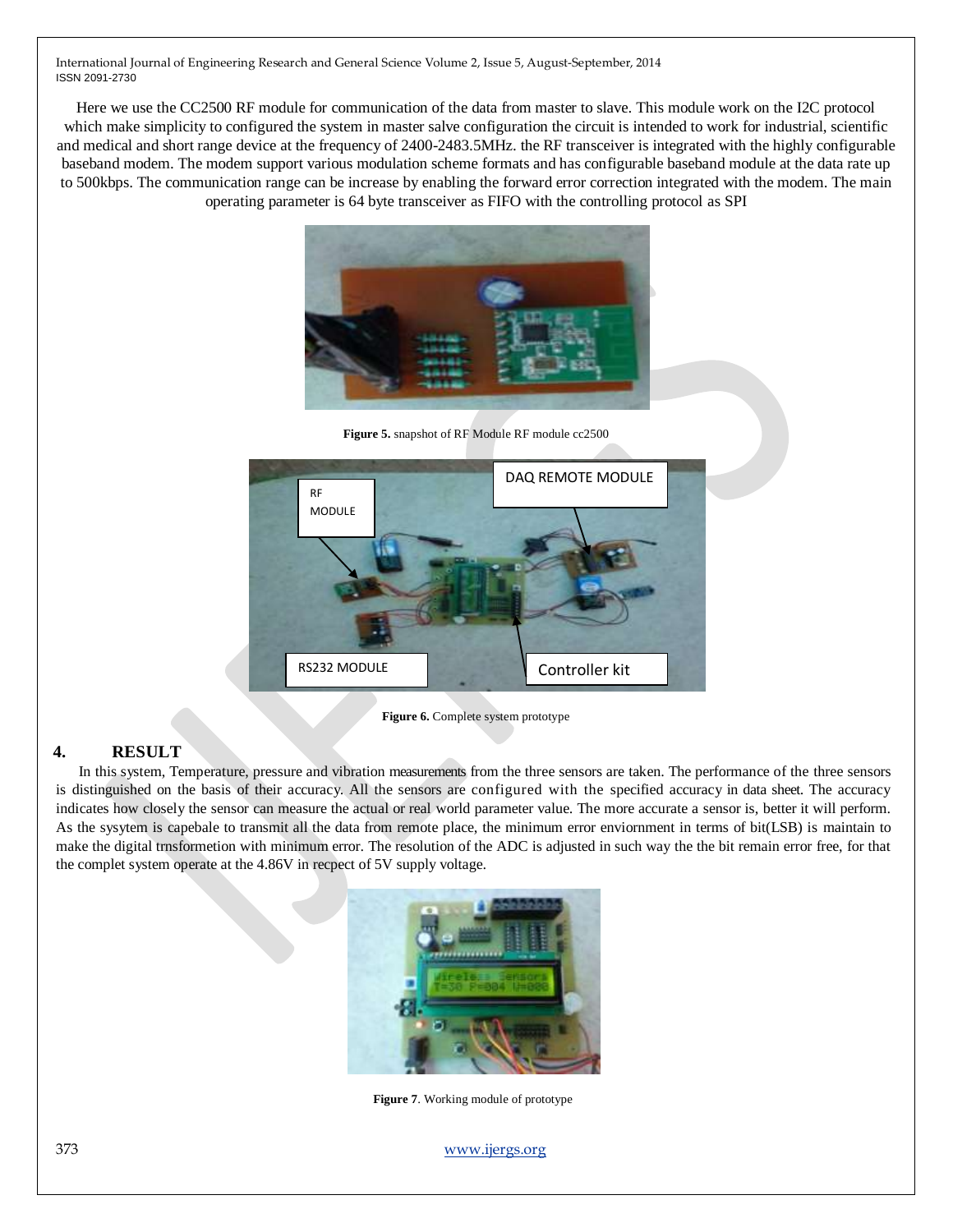The readings are taken under different conditions for some time interval. Also the readings are taken at different temperatures in a time interval. Comparing the readings obtained from the three channels under the different conditions the most accurate channel among them is found.

| Time                           |      | tandard | System | Pressure | Vibration |  |  |  |  |
|--------------------------------|------|---------|--------|----------|-----------|--|--|--|--|
| 8:05am                         |      | 33.3    | 33.35  | 04       | 00        |  |  |  |  |
| $8:15 \text{ am}$              |      | 33.3    | 33.39  | 10       | 50        |  |  |  |  |
| $8:25$ am                      |      | 33.3    | 33.39  | 08       | $00\,$    |  |  |  |  |
| 8:35 am                        |      | 33.5    | 33.50  | 08       | 230       |  |  |  |  |
| $8:45 \text{ am}$              |      | 33.5    | 33.53  | 03       | 100       |  |  |  |  |
| 9:00 am                        |      | 33.5    | 33.53  | 07       | 37        |  |  |  |  |
| 8:15 am                        |      | 33.8    | 33.9   | 03       | 37        |  |  |  |  |
| 8:30 am                        |      | 33.9    | 33.9   | 05       | 37        |  |  |  |  |
| 8:45 am                        |      | 34.5    | 33.9   | 3        | 37        |  |  |  |  |
|                                |      |         |        |          |           |  |  |  |  |
| Series1<br><b>Temp Vs Time</b> |      |         |        |          |           |  |  |  |  |
|                                | 34.4 |         |        |          | Series2   |  |  |  |  |
|                                | 34.2 |         |        |          |           |  |  |  |  |
| т                              | 34   |         |        |          |           |  |  |  |  |
|                                | 33.8 |         |        |          |           |  |  |  |  |
| е                              |      |         |        |          |           |  |  |  |  |
|                                | 33.6 |         |        |          |           |  |  |  |  |
| m                              | 33.4 |         |        |          |           |  |  |  |  |
| р                              | 33.2 |         |        |          |           |  |  |  |  |
|                                | 33   |         |        |          |           |  |  |  |  |
|                                | 32.8 |         |        |          |           |  |  |  |  |

#### **Table 1.** Result at Room temperature condition

**Figure 8**. Grapho of temp error between manual and system acquired.

**Time**

| Time       | Standard | Sys. temp | Pressure | vibration |
|------------|----------|-----------|----------|-----------|
| $10:05$ am | 35       | 34.8      | 05       | 00        |
| 10:20 am   | 35.5     | 35.3      | 10       | 35        |
| 10:40 am   | 35.5     | 35.5      | 15       | 25        |
| $11:00$ am | 35.5     | 35.5      | 20       | 23        |
| $11:20$ am | 35.8     | 35.9      | 25       | 25        |
| 11:40 am   | 35.8     | 35.9      | 30       | 22        |
| 12:00 pm   | 35.8     | 35.9      | 35       | 22        |
| 12:20 pm   | 35.8     | 35.9      | 35       | 22        |
| 12:40 pm   | 36       | 36.3      | 40       | 22        |
| $1:00$ pm  | 36.4     | 36.28     | 45       | 22        |
| $1:15$ pm  | 36.8     | 37.00     | 45       | 22        |
| 1:30 pm    | 37       | 37.4      | 45       | 25        |

## **Table 2.** Result at moderate temperature condition